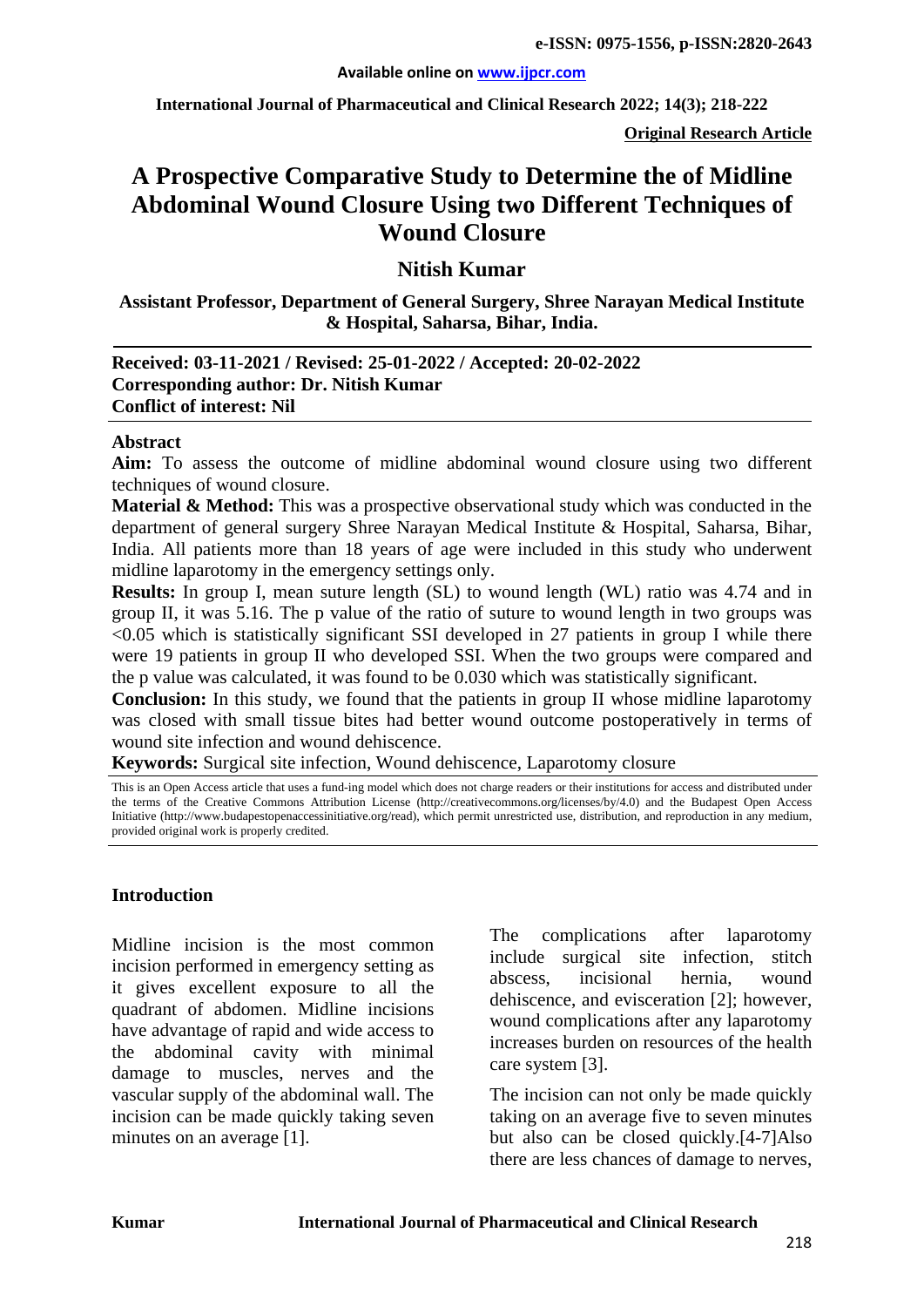muscles and the vascular supply of the abdominal wall. There are however various complications that can occur after a laparotomy which are directly attributable to the incision which include SSI, wound dehiscence (WD), evisceration, stitch abscess and incisional hernia.[8]

Wound infection and wound dehiscence after laparotomy are likely to be followed by incisional hernia within months or perhaps a few years. Dehiscence most often develops 7 to 10 days postoperatively but may occur any time after surgery from 1 to more than 20 days [9]. The factors responsible can be categorized into two groups: patient factors and surgical factors. The patient factors include age, body mass index, chronic illness, cancer, infection, anemia, scurvy, and increased intra-abdominal pressure. Usually, it is not possible to control these factors. The factors which can be controlled are surgical factors which include the type of incisions, suture material, and the method of closure. It is in this area that the surgeon must concentrate his efforts to minimize wound complications [10].

Closure of wound is a very intricate affair and several guidelines have been put forward from time to time in this regard. One of the guidelines of particular importance is that given by Jenkin. Jenkin after many clinical trials and mathematical workings, gave a ratio between the suture length and wound length during the closure of a midline incision. He approximated this ratio as 4. He postulated that if this ratio of suture length to wound length was less than 4, the chances of wound site complications were three times.[11, 12] This study aims to assess the outcome of midline abdominal wound closure using two different techniques of wound closure.

This was a prospective observational study which was conducted in the department of general surgery Shree Narayan Medical Institute & Hospital, Saharsa, Bihar, India. The study period of one year and those patients who underwent laparotomy in emergency settings via midline incision were included in this study.

## **Inclusion and exclusion criteria**

All patients more than 18 years of age were included in this study that underwent midline laparotomy in the emergency settings only.

The following patients were excluded from the study: patients who were operated in elective settings; patients with a history of previous abdominal surgery; patients having anaemia, diabetes, hypoproteinemia or any chronic illness affecting the wound healing.

All the baseline investigations were done in all the patients who were being subjected to midline laparotomy. These included hemogram, blood counts, kidney function test, liver function tests and coagulogram. A total of 400 patients were included in this study. Patients who were included in the study were then randomised into two groups: I and II. Group I and group II each had 200 patients.

In group I, midline laparotomy was closed with conventional technique using large tissue bites which were being placed at least 1 cm from the wound edge and each being 1 cm apart and in group II small tissue bites were used placed 0.5 cm from the wound edge and 0.5 cm apart and included only the aponeurosis in the stitches without peritoneum. Polydioxanone (PDS) suture No.1 on round body needle was used in both the groups to close the abdomen.

## **Statistical analysis**

The statistics was done using Chi square chart (SPSS software version 2.0).

#### **Material & Method:**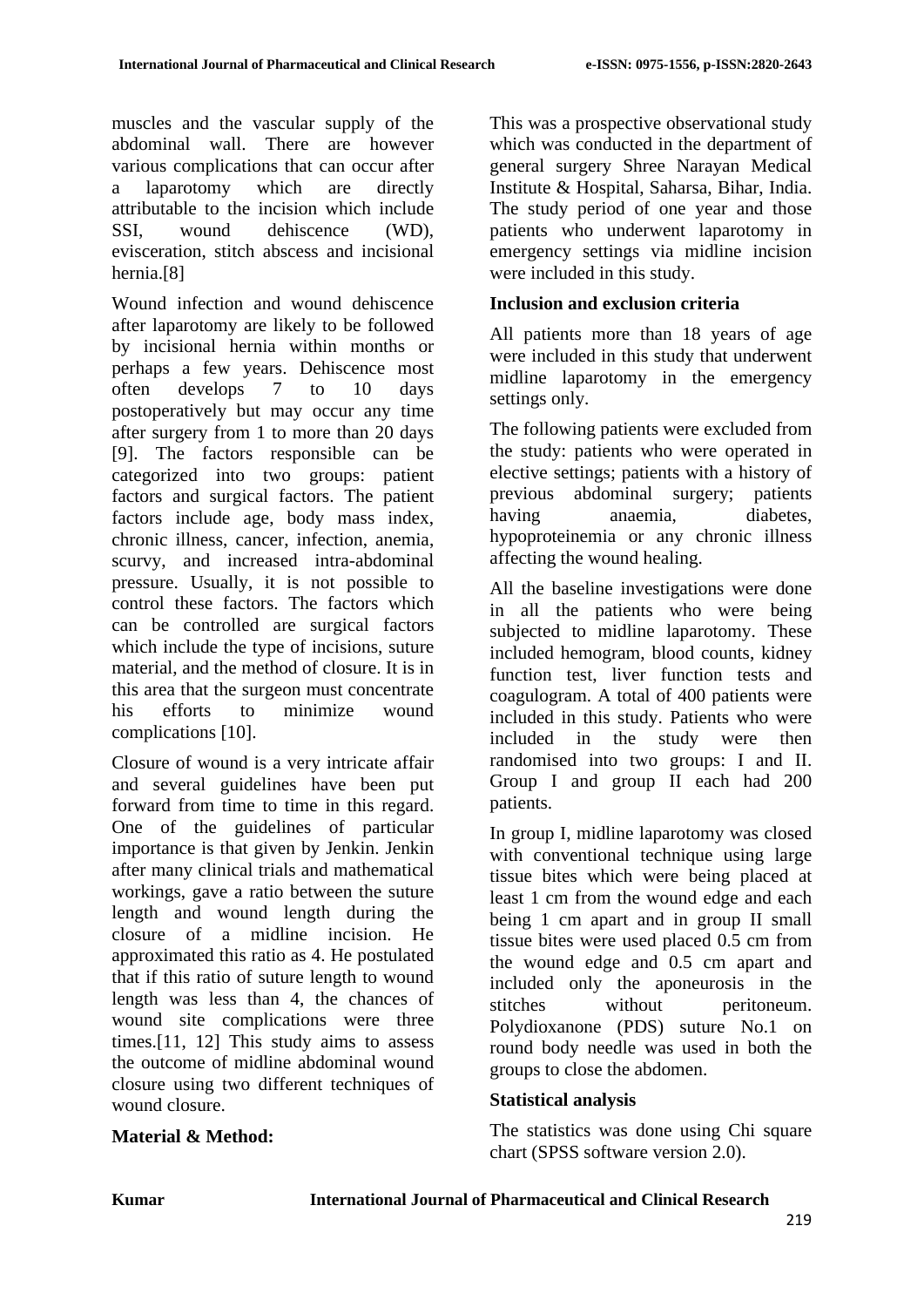#### **Results:**

Mean age in group I where conventional technique was used and large tissue bites were taken was 48.31 years with standard deviation of 18.02 and the mean age in group II where small tissue bites were taken was 47.92 years with standard deviation of 18.29. The p value was  $>1$ when we compared the age distribution between the two groups as shown in Table 1.

In group I and group II, mean albumin levels were 3.2 with standard deviation of 0.80 and 4.66 with standard deviation of 0.60 respectively (Table 2). The p value was >1.0 providing no statistical difference in albumin levels between patients in two groups.

In group I, mean suture length (SL) to wound length (WL) ratio was 4.74 and in group II, it was 5.16. The p value of the ratio of suture to wound length in two groups was <0.05 which is statistically significant (Table 3).

SSI developed in 27 patients in group I while there were 19 patients in group II who developed SSI. When the two groups were compared and the p value was calculated, it was found to be 0.030 which was statistically significant (Table 4).

There were 25 patients in group I and 15 patients in group II who developed WD. The p value on comparison of two groups came out to be 0.001 which was again statistically significant (Table 5).

| Age (in years) | <b>Group I</b> | <b>Group II</b> | <b>Total</b> |
|----------------|----------------|-----------------|--------------|
| 18-27          | 20             | 15              | 35           |
| 28-37          | 33             | 28              | 61           |
| 38-47          | 35             | 42              | 77           |
| 48-57          | 59             | 49              | 108          |
| 58-67          | 24             | 31              | 55           |
| 68-77          | 21             | 23              | 44           |
| >77            | 8              | 12              | 20           |
| <b>Total</b>   | 200            | 200             | 400          |

**Table 1: Age and sex distribution**

|  |  | Table 2: Serum albumin |
|--|--|------------------------|
|--|--|------------------------|

| <b>Serum albumin</b> | <b>Group I</b>  | <b>Group II</b> |
|----------------------|-----------------|-----------------|
| <3.0                 | 11 <sup>7</sup> |                 |
| >3.0                 |                 |                 |
| <b>Total</b>         |                 |                 |

**Table 3: Ratio of mean SL to WL**

| <b>SL:WL</b> | <b>Group I</b> | <b>Group II</b> |
|--------------|----------------|-----------------|
| $4:1-5:1$    | 128            | 120             |
| $5:1-6:1$    | 72             | 80              |
| <b>Total</b> | 200-           | 200             |

### **Table 4: Incidence of SSIs.**

| <b>SSIs</b>    | <b>Group I</b> | <b>Group II</b> |
|----------------|----------------|-----------------|
| <b>Present</b> |                |                 |
| <b>Absent</b>  | 173            | 181             |
| <b>Total</b>   |                |                 |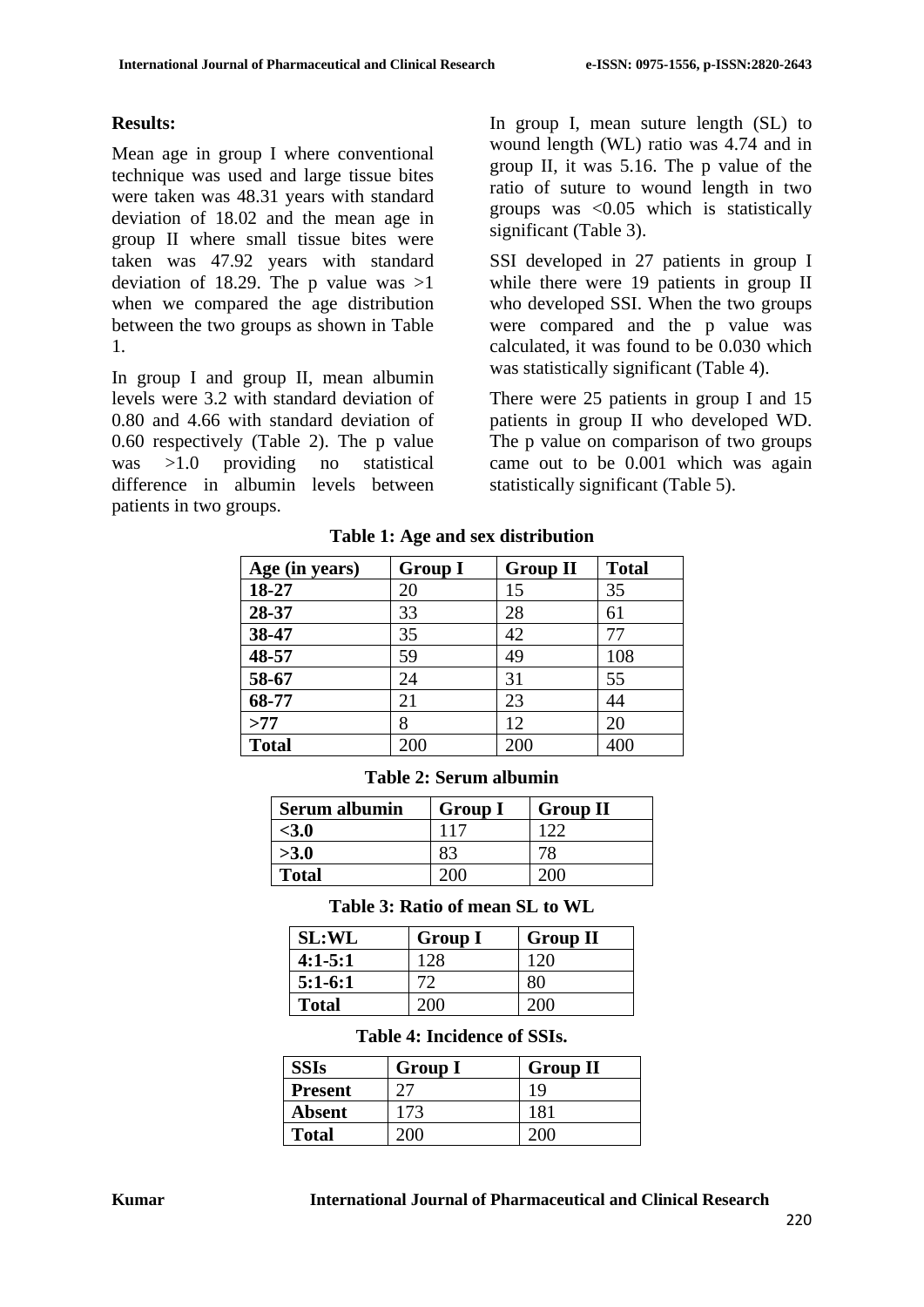| <b>WD</b>      | <b>Group I</b> | Group |
|----------------|----------------|-------|
| <b>Present</b> | 25             | 15    |
| <b>Absent</b>  | 175            | 185   |
| <b>Total</b>   | 200            | 200   |

**Table 5: Incidence of WD.**

### **Discussion:**

Implementation of the small bites suturing technique in our clinical practice was correlated with a significant reduction in SSI. In experimental studies [13, 14],large bites were found to compress or cut through soft tissue in the stich, resulting in an increased amount of devitalized and necrotic tissue in the wound and might, therefore, explain the higher incidence of SSI in the group of patients in whom the large bites technique was used.

There have been several such studies in past. One among these was done by Israel son et al from 1993 to 1996, in which the difference between the mean age of their long stitch length group (64 years) and short stitch length group (65 years) was statistically insignificant  $(p=0.30)$ .[15]

Several studies have indeed shown that the small bites suture technique results in a reduction of IVH [16, 17]. Although a 50% reduction in IVH was observed, this observation did not reach statistical significance. A possible explanation might be the relatively small sample size of our study since the power calculations in the randomized controlled trial estimated a sample size of 259 evaluable patients in both groups to reduce the mean incidence of incisional hernia by 50% [18].

A recent study by Tolstrup et al. showing a reduced dehiscence rate using the small bites technique in an emergency laparotomy setting [19]. In study done by Milbourn et al., [12] in long stitch length group, mean suture length to wound length ratio was 6.4 whereas in short stitch length group, suture length to wound length ratio

was 5.7. This difference was significant statistically (P value 0.001).[20]

In a study done by Milbourn et al 10.2% patients in long stitch length group and 5.2% patients in short stitch length group had surgical site infection.[20,21]

### **Conclusion:**

In this study, we found that the patients in group II whose midline laparotomy was closed with small tissue bites had better wound outcome postoperatively in terms of wound site infection and wound dehiscence.

### **References:**

- 1. Guillou, P.J., Hall, T.J., Donaldson, D.R., Broughton, A.C. and Brennan, T.G. Vertical Abdominal Incisions—A Choice? British Journal of Surgery, 1980:67, 395-399
- 2. Burt, B.M., Tavakkolizadeh, A. and Ferzoco, S.J. Incisions, Closures, and Management of Abdominal Wound. In: Zinner, M.J. and Ashley, S.W., Eds., Maingot's Abdominal Operations, McGraw-Hill, New York, 2007:71-101.
- 3. Israelsson, L.A. and Wimo, A. Cost Minimisation Analysis of Change in Closure Technique of Midline Incisions. European Journal of Surgery, 2000:166, 642-646.
- 4. Kendall SW, Brennan TG, Guillou PJ. Suture length to wound length ratio and the integrity of midline and lateral paramedian incisions. Brit J Surg. 1991;78(6):705-7.
- 5. Guillou PJ, Hall TJ, Donaldson DR, Broughton AC, Brennan TG. Vertical